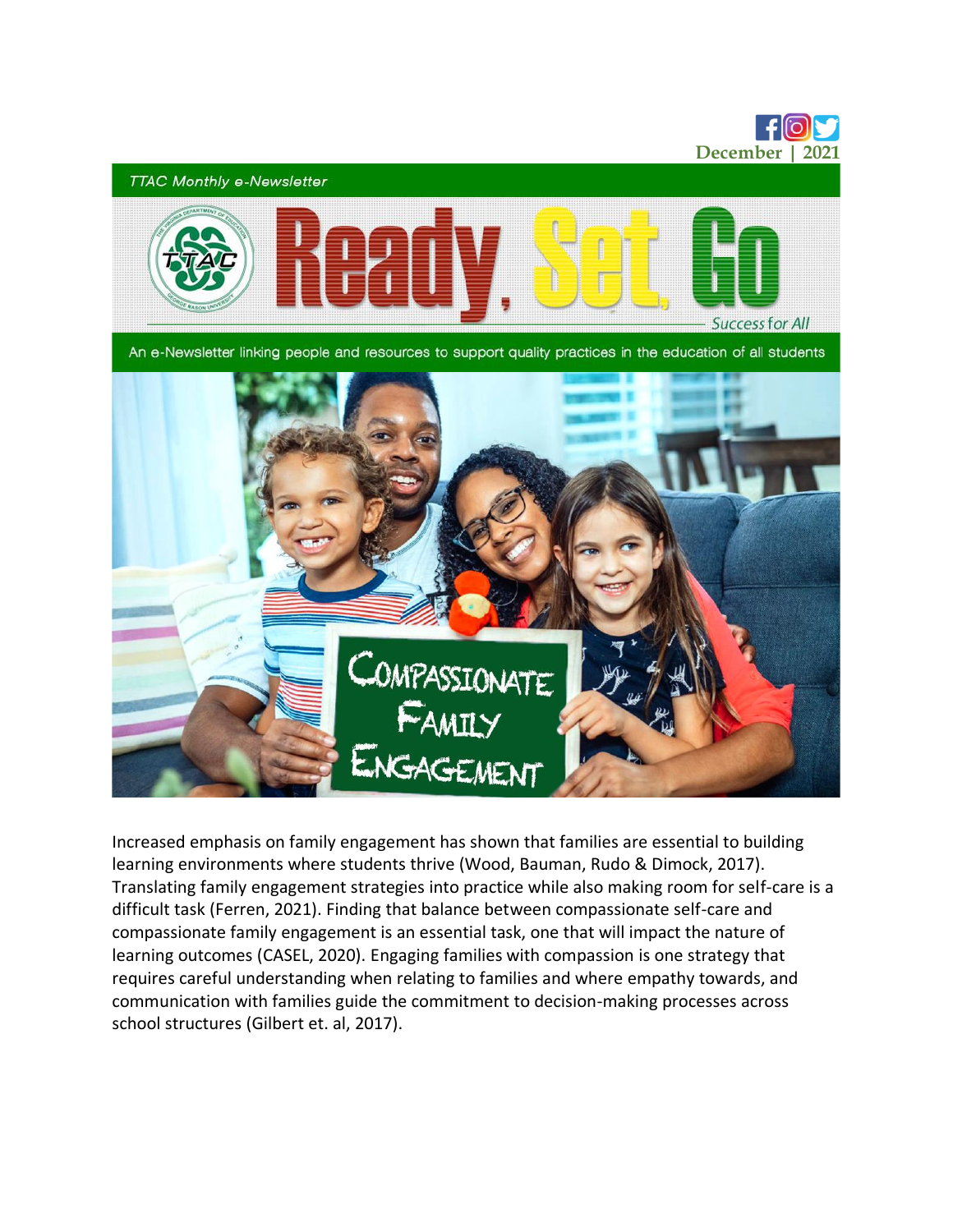# Get **Ready** to learn more about compassionate family engagement.

It is important to understand what is meant by the words *compassion, families*, and *engagement*. In building understanding around these concepts there is a greater ability to apply strategies and practices that are practical, sustainable, and effective.

### **What is compassion?**

Compassion involves being present and available to others in order to address and alleviate barriers and challenges that emerge across different aspects of life (Ivtzan et.al 2016). For those in education, compassion is practiced in relationships with students and families but is also part of a self-care that keeps educators' "reservoir of well-being" full. This has been referred to as Compassion Resilience [\(https://compassionresiliencetoolkit.org/schools/compassion](https://compassionresiliencetoolkit.org/schools/compassion-resilience/)[resilience/\)](https://compassionresiliencetoolkit.org/schools/compassion-resilience/).

### Who are **families?**

The family consists of any combination of two or more people, bound together over time, by ties of mutual consent and/or birth, adoption, or placement, and who take responsibility for various activities of daily living, including love (Rose & Hebblethwaite, 2020). Families in the context of family engagement are seen as partners.

#### What is **engagement**?

Engagement, as described in family engagement, is shared responsibility with families, where schools and community agencies collaborate with families in order to create supportive learning environments where students can thrive. Engagement involves the commitment of educators and families and a willingness to collaborate beyond the boundaries of the school building.

#### Therefore, **compassionate family engagement** is…….

a collaborative, culturally competent, and compassionate process that is inclusive of all family members with a focus on decision-making, planning, and implementation across all educational settings, in the best interest of the child, and also recognizes the self-care needs of the educators and other school staff.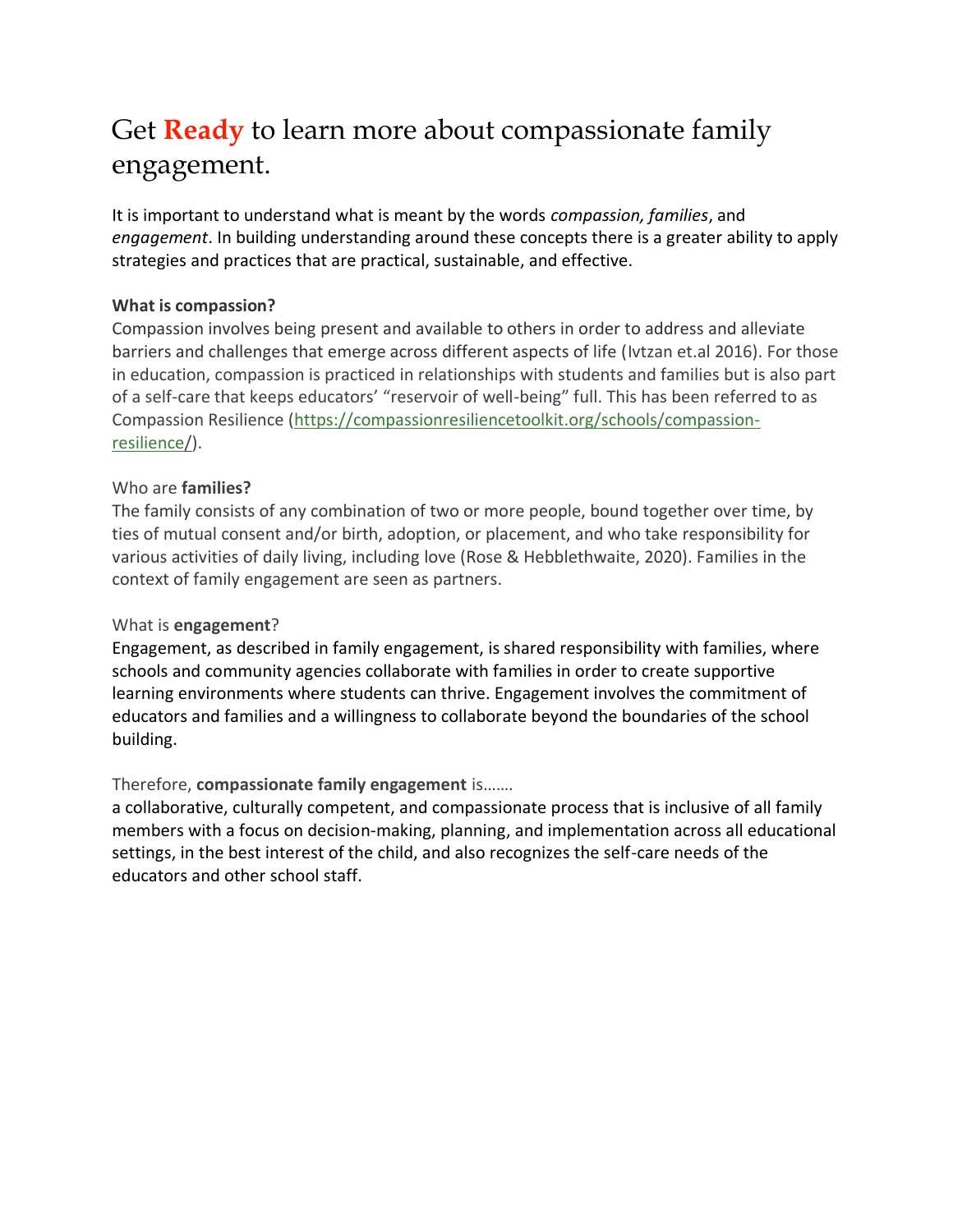## Get Set

A **Family Engagement** framework that is trauma-sensitive accounts for diversity, equity, and inclusivity, while balancing the self-care needs of educators and other school staff. The following six features are adapted from the Virginia Tiered System of Supports (VTSS) Family Engagement Framework.

- 1. Family Empowerment: Families are valued, encouraged and supported to be leaders, advocates, and equal partners in their children's education.
- 2. Leadership: School leaders demonstrate ongoing commitment to trauma sensitive approaches and practices. Facilitate opportunities for sharing leadership with families.
- 3. Multi-tiered/Dimensional Approach: Efforts to partner with families are differentiated by intensity of need. Communication approaches consider and accommodate potential traumatic triggers.
- 4. Positive Relationships: Honoring situational, cultural, historical, experiences of families lead to greater understanding and respect among all.
- 5. Data-Based Outcomes & Goals: Goals that are reflective of the culture and experience of those in the community and outcomes evaluated in a way that does not risk retraumatization.
- 6. Collaborative Problem Solving: For students receiving interventions, family participation is encouraged, obtained and utilized in a way that minimizes the risk of triggers.

### Go Explore the following resources to support your efforts in developing a stronger understanding of compassionate family engagement

### **Compassion:**

- [Greater Good Science Center-](https://greatergood.berkeley.edu/quizzes) Based at UC Berkeley, this resource reports on groundbreaking research into the roots of compassion, happiness, and altruism as well as offers a protected platform in which a user may take and save multiple quizzes regarding such behaviors.
- [SPENT-](http://playspent.org/) An interactive game that seeks to promote compassion through perspectivetaking by challenging the user to manage their money, raise a child, and make it through the month getting paid minimum wage.
- [Harvard's Project Implicit Association Test](https://implicit.harvard.edu/implicit/selectatest.html) A resource that enables individuals to better understand their own implicit biases and reflect on how those biases influence our beliefs, actions, decisions, and attitudes and subsequently either promotes or inhibits our ability to be compassionate.
- [Compassion Fatigue and Teacher Resilience-](https://fs.hubspotusercontent00.net/hubfs/3409306/Compassion-Fatigue-and-Teacher-Resilience.pdf?utm_campaign=k12-weekly-roundup&utm_medium=email&_hsmi=172683106&_hsenc=p2ANqtz-8xHcp9N7lvy9znoFjMrO8duvgP1H3h5ajIU8YL2R84UuJdQldCUKsnvjoyneBpMXDTtKPG8tAyVu3EfBGwtis8-p85kQ&utm_content=172683106&utm_source=hs_email) The COVID-19 pandemic has required teachers to help children and families cope with the crisis. Teachers, particularly those who fail to engage in self-care or lack resilience training, are at increased risk of burnout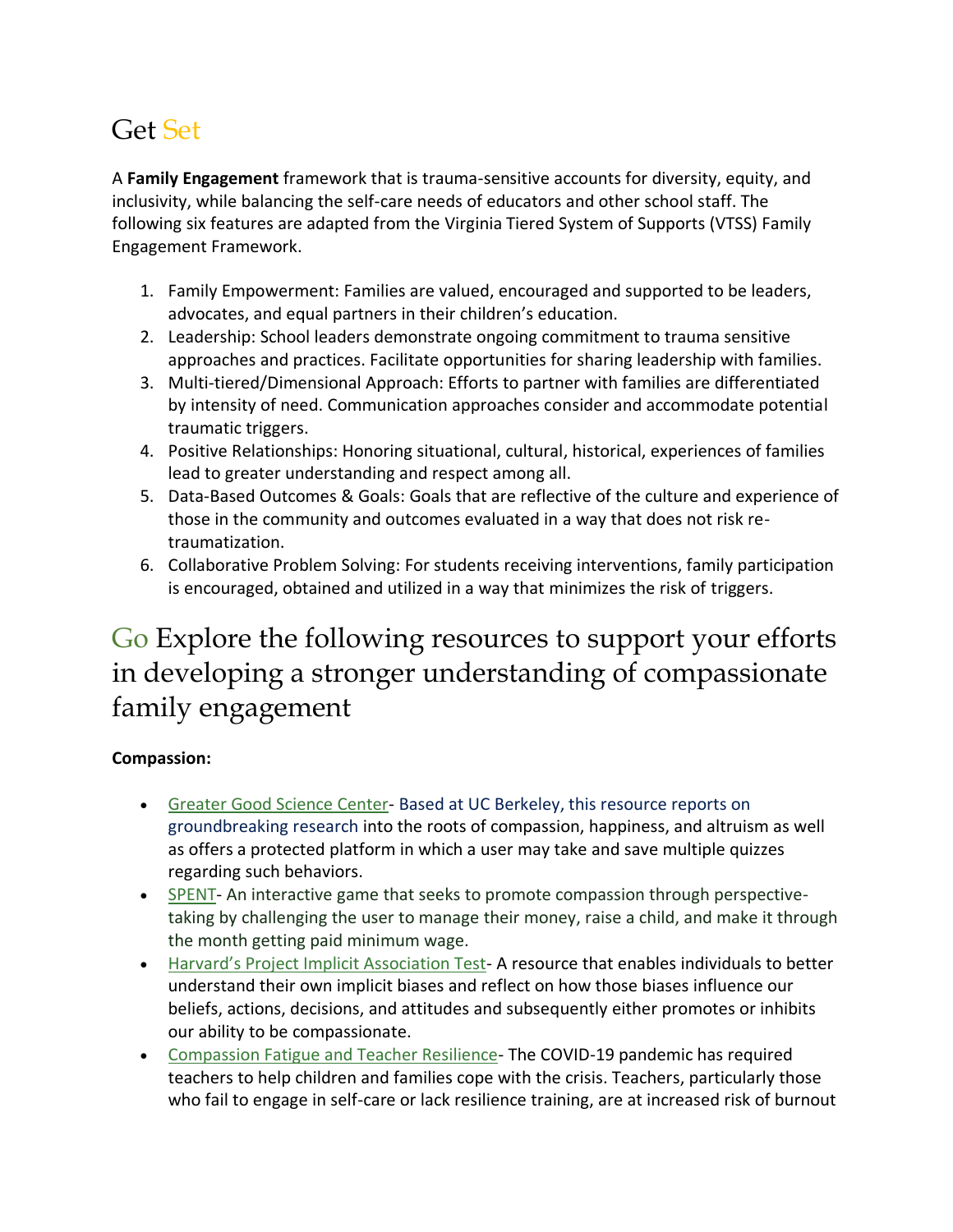or compassion fatigue. To mitigate this risk, this report provides examples of strategies districts can use to strengthen resilience among emotionally burdened teachers.

#### **Family Engagement:**

- **[TTAC Online Family Engagement Resources](https://ttaconline.org/professional-resources-family-partnerships)**
- [National Association for Family, School, and Community Engagement](https://nafsce.org/) (NAFSCE)
- Principles of [Effective Family Engagement | NAEYC-](https://www.naeyc.org/resources/topics/family-engagement/principles) A discussion of successful family engagement practices encompassing six principles.

### References

- CASEL. (2020, July 20). *Reunite, renew, thrive: Social and emotional learning (SEL) roadmap for reopening school.* [https://casel.s3.us-east-2.amazonaws.com/CASEL-Gateway-SEL-](https://casel.s3.us-east-2.amazonaws.com/CASEL-Gateway-SEL-Roadmap-for-Reopening.pdf)[Roadmap-for-Reopening.pdf](https://casel.s3.us-east-2.amazonaws.com/CASEL-Gateway-SEL-Roadmap-for-Reopening.pdf)
- Ferren, M. (2021, July 20). *Social emotional support for educators during and after the pandemic.* Center for American Progress. [https://www.americanprogress.org/issues/education-k-](https://www.americanprogress.org/issues/education-k-12/reports/2021/07/20/501787/social-emotional-supports-educators-pandemic/)[12/reports/2021/07/20/501787/social-emotional-supports-educators-pandemic/](https://www.americanprogress.org/issues/education-k-12/reports/2021/07/20/501787/social-emotional-supports-educators-pandemic/)
- Gilbert, P., Catarino, F., Duarte, C., Matos, M., Kolts, R., Stubbs, J., ... & Basran, J. (2017). The development of compassionate engagement and action scales for self and others. *Journal of Compassionate Health Care*, *4*(1), 1-24.
- Ivtzan, I., Lomas, T., Hefferon, K., & Worth, P. (2015). *Second wave positive psychology: Embracing the dark side of life*. Routledge.
- Rose, H. & Hebblethwaite, S. (2020, February 13). *Expanding the definition of family to reflect our realities.* The Conversation[. https://theconversation.com/expanding-the-definition](https://theconversation.com/expanding-the-definition-of-family-to-reflect-our-realities-131743)[of-family-to-reflect-our-realities-131743](https://theconversation.com/expanding-the-definition-of-family-to-reflect-our-realities-131743) [https://theconversation.com/expanding-the](https://theconversation.com/expanding-the-definition-of-family-to-reflect-our-realities-131743)[definition-of-family-to-reflect-our-realities-131743](https://theconversation.com/expanding-the-definition-of-family-to-reflect-our-realities-131743)
- Wood, L., Bauman, E., Rudo, Z., & Dimock, V. (2017). *How family, school, and community engagement can improve student achievement and influence school reform: Literature review*. Nellie Mae Education Foundation. [https://www.nmefoundation.org/wp](https://www.nmefoundation.org/wp-content/uploads/2020/05/Final-Report-Family-Engagement-AIR.pdf)[content/uploads/2020/05/Final-Report-Family-Engagement-AIR.pdf](https://www.nmefoundation.org/wp-content/uploads/2020/05/Final-Report-Family-Engagement-AIR.pdf)